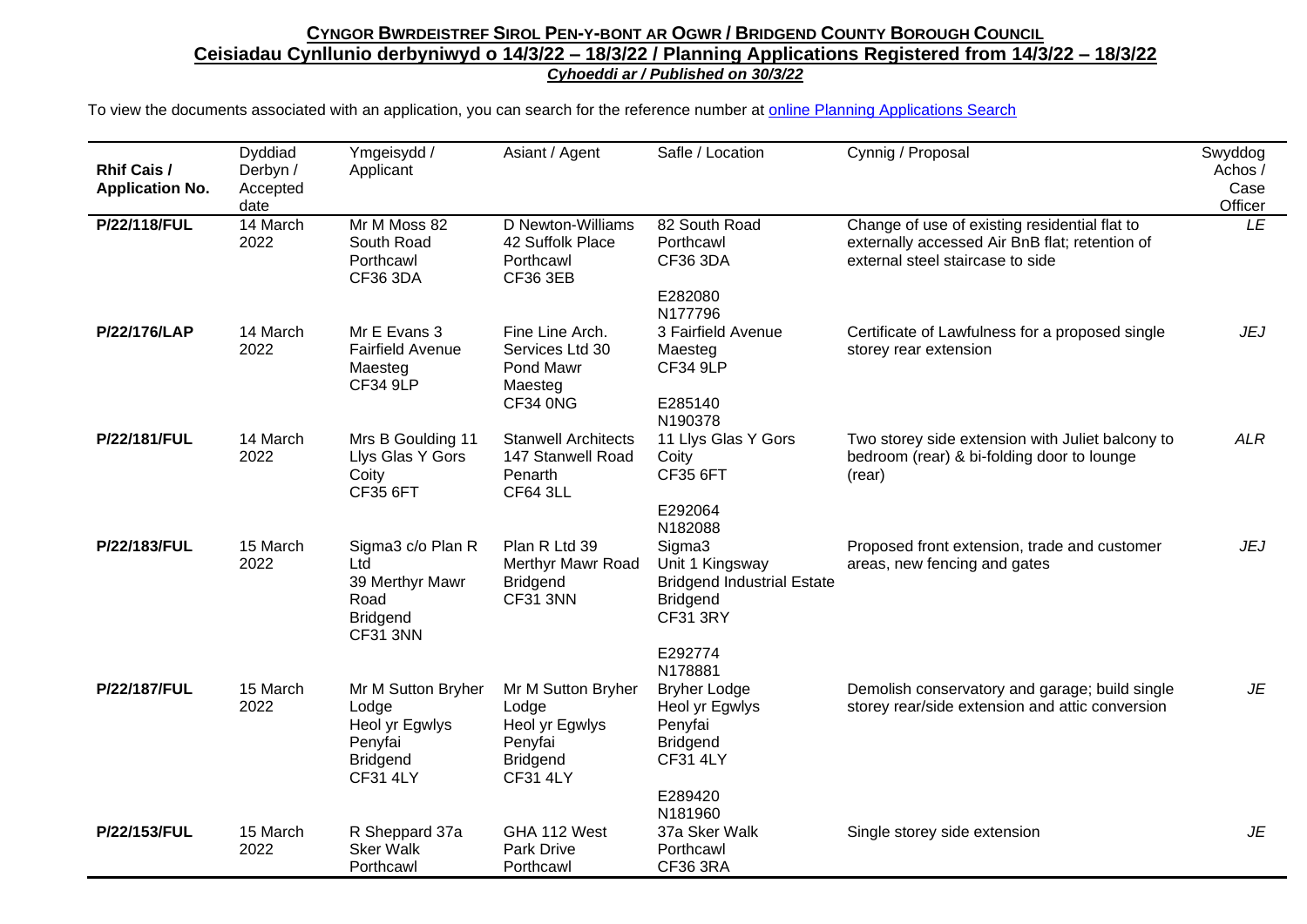## CYNGOR BWRDEISTREF SIROL PEN-Y-BONT AR OGWR / BRIDGEND COUNTY BOROUGH COUNCIL **Ceisiadau Cynllunio derbyniwyd o 14/3/22 – 18/3/22 / Planning Applications Registered from 14/3/22 – 18/3/22** *Cyhoeddi ar / Published on 30/3/22*

To view the documents associated with an application, you can search for the reference number at [online Planning Applications Search](http://planning.bridgend.gov.uk/)

| <b>Rhif Cais /</b><br><b>Application No.</b> | Dyddiad<br>Derbyn /<br>Accepted<br>date | Ymgeisydd /<br>Applicant                                                       | Asiant / Agent                                                                 | Safle / Location                                                                             | Cynnig / Proposal                                                                                                                                            | Swyddog<br>Achos /<br>Case<br>Officer |
|----------------------------------------------|-----------------------------------------|--------------------------------------------------------------------------------|--------------------------------------------------------------------------------|----------------------------------------------------------------------------------------------|--------------------------------------------------------------------------------------------------------------------------------------------------------------|---------------------------------------|
|                                              |                                         | CF36 3RA                                                                       | <b>CF36 3RN</b>                                                                | E281192<br>N178394                                                                           |                                                                                                                                                              |                                       |
| P/22/189/LIS                                 | 15 March<br>2022                        | Network Rail St<br>Patricks House<br>Penarth Road<br>Cardiff<br><b>CF105ZA</b> | Network Rail St<br>Patricks House<br>Penarth Road<br>Cardiff<br><b>CF105ZA</b> | <b>Bridgend Railway Station</b><br><b>Station Hill</b><br><b>Bridgend</b><br><b>CF31 1BB</b> | Listed Building Consent for renewal,<br>replacement, and installation of CCTV cameras                                                                        | <b>JEJ</b>                            |
|                                              |                                         |                                                                                |                                                                                | E290765<br>N179840                                                                           |                                                                                                                                                              |                                       |
| P/22/191/FUL                                 | 15 March<br>2022                        | Mr & Mrs A Smith<br>c/o Plan R<br>39 Merthyr Mawr<br>Road                      | Plan R Ltd 39<br>Merthyr Mawr Road<br><b>Bridgend</b><br><b>CF31 3NN</b>       | Cwm Coedcae Farm<br>Heol y Cyw<br><b>CF35 6NW</b>                                            | Improving existing agricultural track ways<br>including hard standing                                                                                        | PT                                    |
|                                              |                                         | <b>Bridgend</b><br><b>CF31 3NN</b>                                             |                                                                                | E296589<br>N185208                                                                           |                                                                                                                                                              |                                       |
| P/22/192/FUL                                 | 15 March<br>2022                        | Mr E Lugg 2 Bedw<br>Arian<br>Cefn Glas<br><b>CF31 4TP</b>                      | Mr E Lugg 2 Bedw<br>Arian<br>Cefn Glas<br><b>CF31 4TP</b>                      | 2 Bedw Arian<br>Cefn Glas<br><b>CF31 4TP</b>                                                 | Replace existing conservatory with single<br>storey rear extension                                                                                           | CF                                    |
|                                              |                                         |                                                                                |                                                                                | E288946<br>N180897                                                                           |                                                                                                                                                              |                                       |
| P/22/195/FUL                                 | 16 March<br>2022                        | Mr G Morgan 15<br>Anglesey Way<br>Porthcawl<br><b>CF36 3TL</b>                 | GHA 112 West<br>Park Drive<br>Porthcawl<br>CF36 3RN                            | 15 Anglesey Way<br>Porthcawl<br><b>CF36 3TL</b>                                              | Removal of existing roof; rotation of roof pitch;<br>increase of roof pitch; two new pitched roof<br>dormers to front; flat roof dormer extension to<br>rear | DN                                    |
|                                              |                                         |                                                                                |                                                                                | E281312<br>N178470                                                                           |                                                                                                                                                              |                                       |
| P/22/169/FUL                                 | 16 March<br>2022                        | Mr & Mrs Williams<br>46 Ystad Celyn<br>Maesteg<br><b>CF34 9LT</b>              | <b>Conway Consulting</b><br>11 School Road<br>Maesteg<br><b>CF34 9LN</b>       | 46 Ystad Celyn<br>Maesteg<br><b>CF34 9LT</b>                                                 | First floor extension above garage                                                                                                                           | JE                                    |
|                                              |                                         |                                                                                |                                                                                | E285171<br>N190125                                                                           |                                                                                                                                                              |                                       |
| P/22/150/FUL                                 | 16 March<br>2022                        | <b>Tesco Tesco</b><br><b>Stores</b><br><b>Kestral Way</b>                      | <b>Tesco Tesco</b><br><b>Stores</b><br><b>Kestral Way</b>                      | <b>Tesco Extra</b><br>Cowbridge Road<br><b>Bridgend</b>                                      | Retention of 2 containers (each 2.35m x<br>12.03m) in service yard                                                                                           | DN                                    |